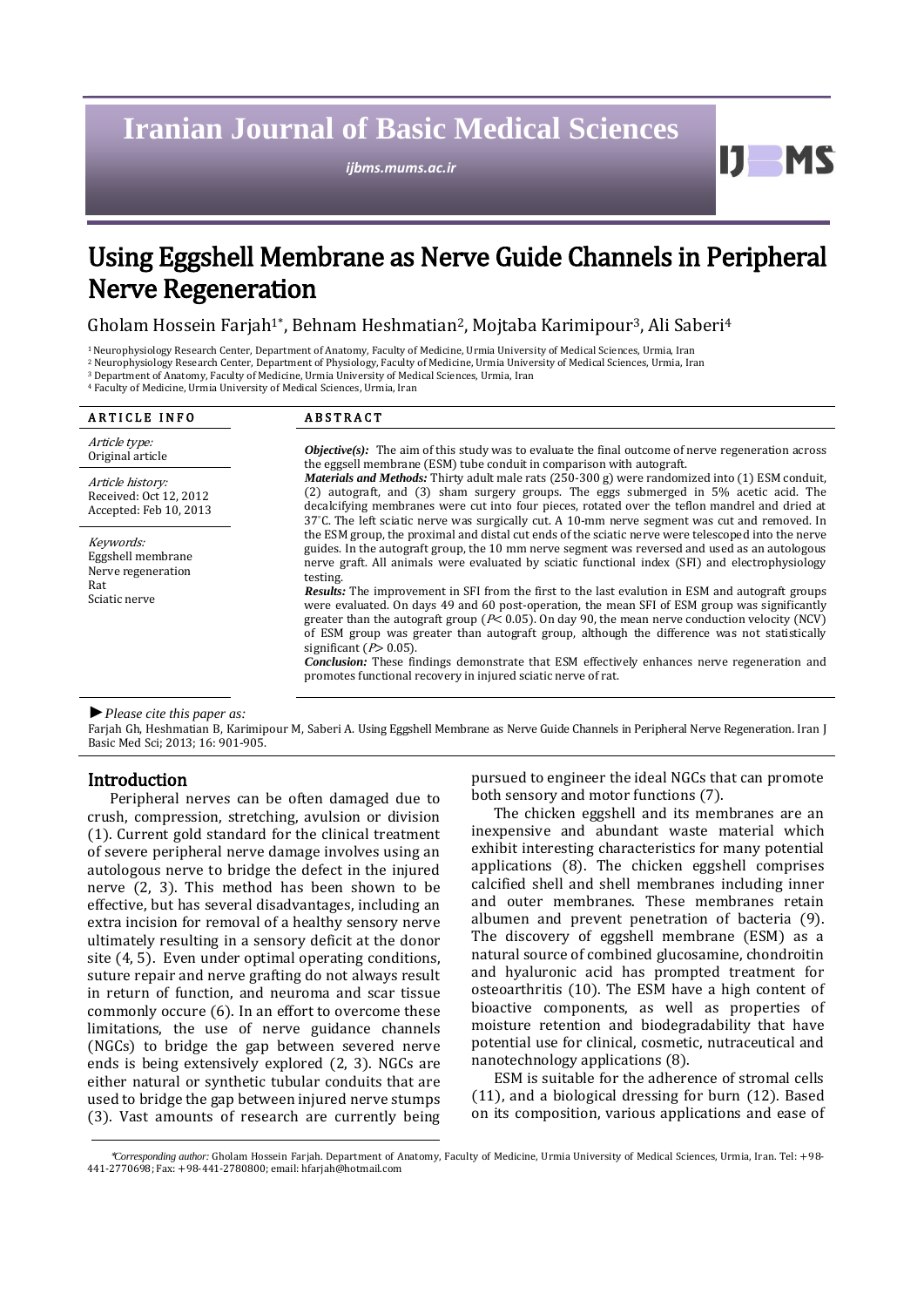processing, ESM may have a great potential in clinical practice such as wound dressing and tissue engineering scaffold (13). ESM is non-toxic (14) and biodegradable (15). It may have great potential for nerve guide in studies of axonal regeneration in peripheral nervous system (8). The hen eggshell membrane protects the fetus just as the human amniotic membrane does (11).

Despite the ESM availability and its use in traumatic lesions of various tissues, its effects on the peripheral nerves have not been determined.

The purpose of this experiment study is two-fold; first, to describe the method we have developed for preparing and manufacturing the ESM tube; second, to evaluate the final outcome of nerve regeneration, both functionally and electrophysiology, across the ESM tube conduit in comparison with autograft.

# Materials and Methods

 Thirty adult male Sprague-Dawely rats weighing 275 to 300 g, were randomized into three groups, including (1) ESM conduit ( $n=10$ ), (2) nerve autograft ( $n=10$ ), and  $(3)$  sham surgery  $(n=10)$ . The experimental procedures were approved by the ethical committee of Urmia University of Medical Sciences. The left sciatic nerve was used as the experimental side and the right sciatic nerve as the control.

# Preparation of ESM tube

 The eggs in the experiments were commercially available hen eggs. Four fresh raw eggs were washed with water and methanol. The eggs were opened at their blunt ends, making holes with 2 to 3 cm diameter. The fluid contents were poured out. The remaining calcareous cups were rinsed inside and out with water and then submerged completely in 5% acetic acid for about 8 days. A glass ball was placed in each empty eggshell as an aid in keeping both the inner and outer surfaces fully submerged in the 5% acetic acid. As the decalcification was proceeding, the residual sacs of shell membrane were rinsed daily in tap water and the proteinaceous residue of decalcified shell was gently removed mechanically insofar as possible. The decalcifying membranes were then returned to fresh 5% acetic acid. The procedure was repeated daily during a 6 to 8-day period until the membranes were soft and completely free of brittle eggshell remnants. The sacs were then cut into four pieces (16). These films were immersed in phosphate buffered saline of pH 7.4 for a period of 30 min. The ESM film was taken out and rotated over the teflon mandrel manually under sterile conditions to achieve a longitudinal orientation. The teflon mandrel along with the so formed ESM tube was removed a washed exhaustively with double distilled water for a period of 3 h and dried at 37° C for 24 hr in a sterile laminar flow hood. The ESM tubes were then individually packed and sterilized with ethylene oxide for 24 hr at room temperature (15). The Tubes were stored indefinitely in the refrigerator after sterilization, and remove a few as needed for each experiment.The ESM nerve guide measured 2 mm in inner diameter, 12 mm in length, and wall thickness of 0.6 mm.

# Surgical procedure

Under general anesthesia with intraperitoneal Ketamine (90 mg/kg) and Xylazine (10 mg/kg), and after routine preparation of the operative field (hair trimming, 20% iodine ethylic alcohol solution) the entire left sciatic nerve was exposed through a 3-4 cm long posterolateral longitudinal straight incision on the lateral side of the left thigh followed by a gluteal muscle splitting incision. The sciatic nerve was exposed and isolated from the adjacent tissues. The operation was terminated at this point in sham operated group. A 10-mm nerve segment was removed proximal to the tibial and peroneal nerve bifurcation, leaving a gap of approximately 10 mm due to retraction of the nerve stumps. In the ESM group, nerve conduit, both the proximal and distal cut ends of the sciatic nerve, were telescoped into the ends of the nerve guides and fixed with a single 10-0 nylon epineurial suture. Before inserting the distal stump, the guides were filled with physiologic normal saline in order to prevent trapping of air bubbles within their lumens. In the Autograft group, the 10-mm nerve segment, being removed from the sciatic nerve, was reversed and used as an autologous nerve graft. On both proximal and distal coaptation sites, single 10-0 nylon epineurial sutures were used. The muscle was closed with 4-0 Dexon sutures and the skin was stitched with 3-0 nylon. Surgery was performed under aseptic conditions using an operating microscope. Following the surgery, animals were housed in individual cages with food and water ad libitum and a cycle of 12 h light/12 hr dark.

# Functional tests

One day prior to surgery and afterwards on the 7th, 21st, 35th, 49nd, 60th and 90th day postoperation, Indian ink was applied to the plantar surface of the hind feet to cover the entire anatomical regions. Each animal was placed in a walking pathway ending in a darkened cage. White paper cut to the appropriate dimensions was placed at the bottom of the track. The rats hind feet were dipped in a specific type of paint, and the animal was permitted to walk down the track, leaving its hind footprints on the paper. The animals were evaluated to obtain three footprint parameters including: the distance between the first and the fifth toes: toe spread (TS), the distance between the second and the fourth toes: intermediary toe spread (IT), and the distance between the tip of the third toe and the most posterior part of the foot in contact with the ground: print length (PL). Measurements of footprint parameters were taken from the normal (N) and the experimental (E) limbs. The footprints of both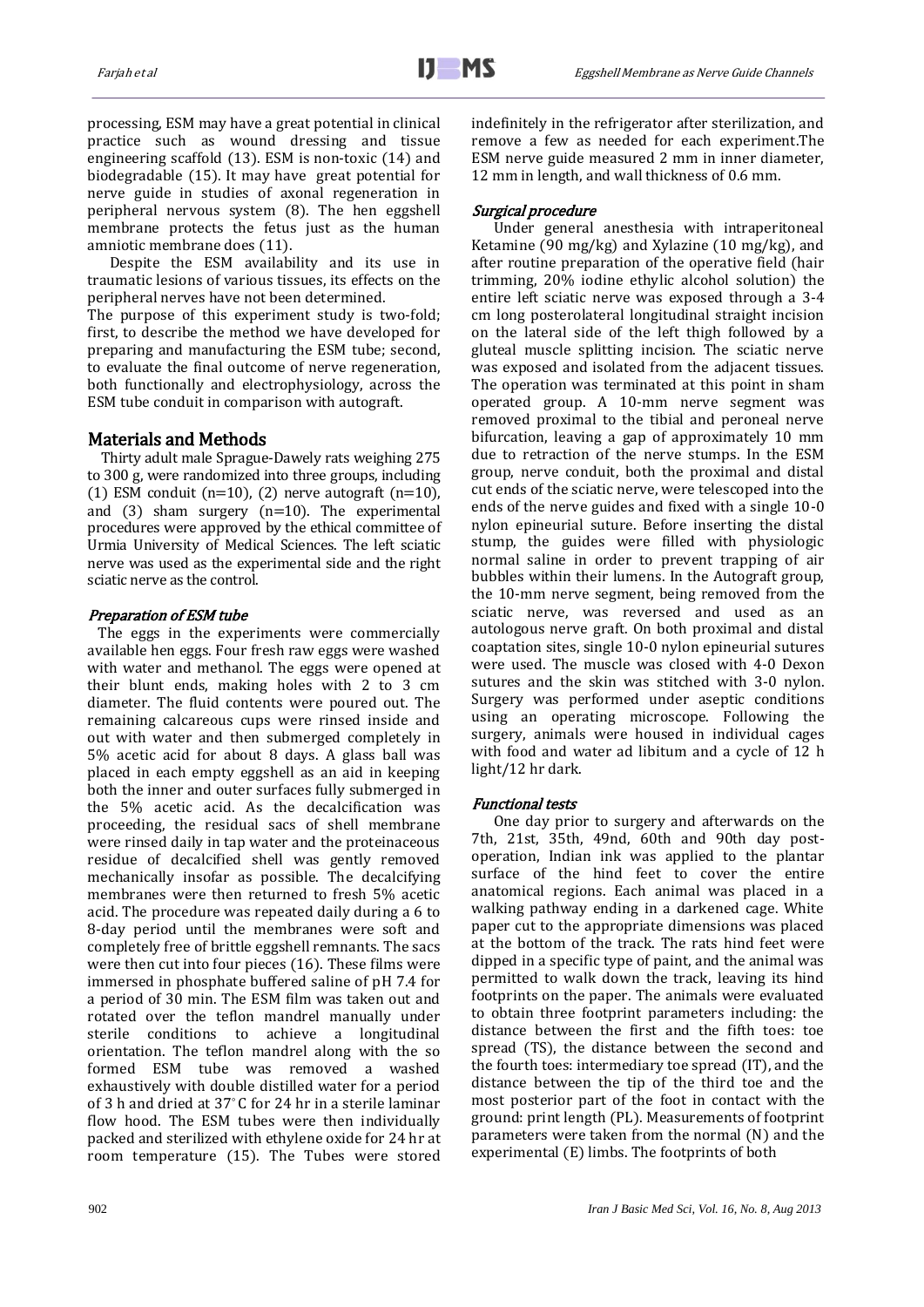

Figure 1. The sciatic functional index (SFI) before operation. After operation in ESM and autograft groups, SFI decreased to levels near -100, representing complete loss of function (7 Days). \* Difference between sham surgery group with the ESM and autograft groups ( $P<$ 0.05, One-Way-ANOVA). Results are presented as mean  $\pm$  SEM

operated and unoperated limbs were used to calculate the Sciatic Functional Index (SFI) using the formula developed by Bain et al (17):

SFI= -38.3 [(EPL-NPL)/NPL] + 109.5 [(ETS – NTS)/NTS] + 13.3 [(EIT – NIT)/NIT] – 8.8

The above formula was derived empirically, with the assumption that all four variables were equally important. The percentage change in each of the four variables was averaged and a weighting factor of 2.2 was included to give an average of 100% deficit as a result of total nerve destruction. An SFI value of 0 was considered normal, whereas an SFI of -100 meant total impairment, such as what would result from a complete transaction of the sciatic nerve.

#### Electrophysiological study

Ninty days after the operation, all animals were subjected to electrophysiological studies using Narco biosystem 320-3760 A trace 80 (USA). During the test, each rat's body temperature was kept constant between 36.5- 37°C by mean of a temperature control unit (Narco, USA). Under anesthesia with intraperitoneal (IP) urethane  $(1 g/kg)$ , the left sciatic nerve (the previousely-operated side) was reexposed by incision of the previous surgical site at the mid-thigh level. Distal side of gastrocnemius muscle was detached from the attach endpoint of Achille's tendon. A 1-0 thread was used to stitch the end of the muscle and tension converter. Single electrical pulses (at supramaximal intensity) were delivered via bipolar electrodes placed in turn at the proximal and distal trunks of the grafted nerve and recording electrodes were placed in the body of the gastrocnemius muscle. The length of nerve between stimulating and recording electrodes was measured. The physiologic parameters (Latency and amplitude of compound action potentials) were obtained and the nerve conduction velocity (NCV) was determined by stimulus latency and the distance between the two electrodes. The contralateral intact side was

used for control parameters of electrophysiological and evaluation.

### Statistics

Statistical analysis was done by a mixed-design (within and between the groups comparisons) ANOVAs were computed with 95% confidence intervals using the SPSS software (version 16.0). All data are presented as mean  $\pm$  SEM and, p<0.05 was considered statistically signification.

### Results

There were neither postoperative deaths nor clinical evidence of wound infections to be observed. The operations were well tolerated by animals and all wounds healed primarily. No clinical signs of infection, pain, or discomfort were observed during the regeneration period.

The experimental parameters were analyzed from the day prior to surgery, and then on days 7th, 21st, 35th, 49nd, 60th and 90th post-operation. Preoperative SFI values (a day before surgery) did not differ between all experimental groups (-2.46  $\pm$ 3.71). The SFI was greatly decreased for both ESM and autograft groups 7 days after operation. The SFI improved from the first to the last evalution in ESM and autograft groups, since it increased from -101.6  $\pm$  3.6 and -102.4  $\pm$  2.55 during the 7th postoperative day to -60.46  $\pm$  6.56 and -63.6  $\pm$  3.96 during the 90th post-operation day, respectively.

On the days 49 and 60 post-operation, the mean SFI were -73.03  $\pm$  5.19, -66.09  $\pm$  7.1 for the ESM group, and -77.77  $\pm$  5.05 , -70.41  $\pm$  3.72 for the Autograft group, respectively ( $P$ < 0.05). In addition, the ESM and autograft groups were statistically different from the control group ( $P$ < 0.05). There were no statistically significant differences between ESM and autograft SFI values 90 days post operation (Figure 1).

On the day 90th, the mean nerve conduction velocities (NCV) were 26.96  $\pm$  4.72 and 25.01  $\pm$  2.72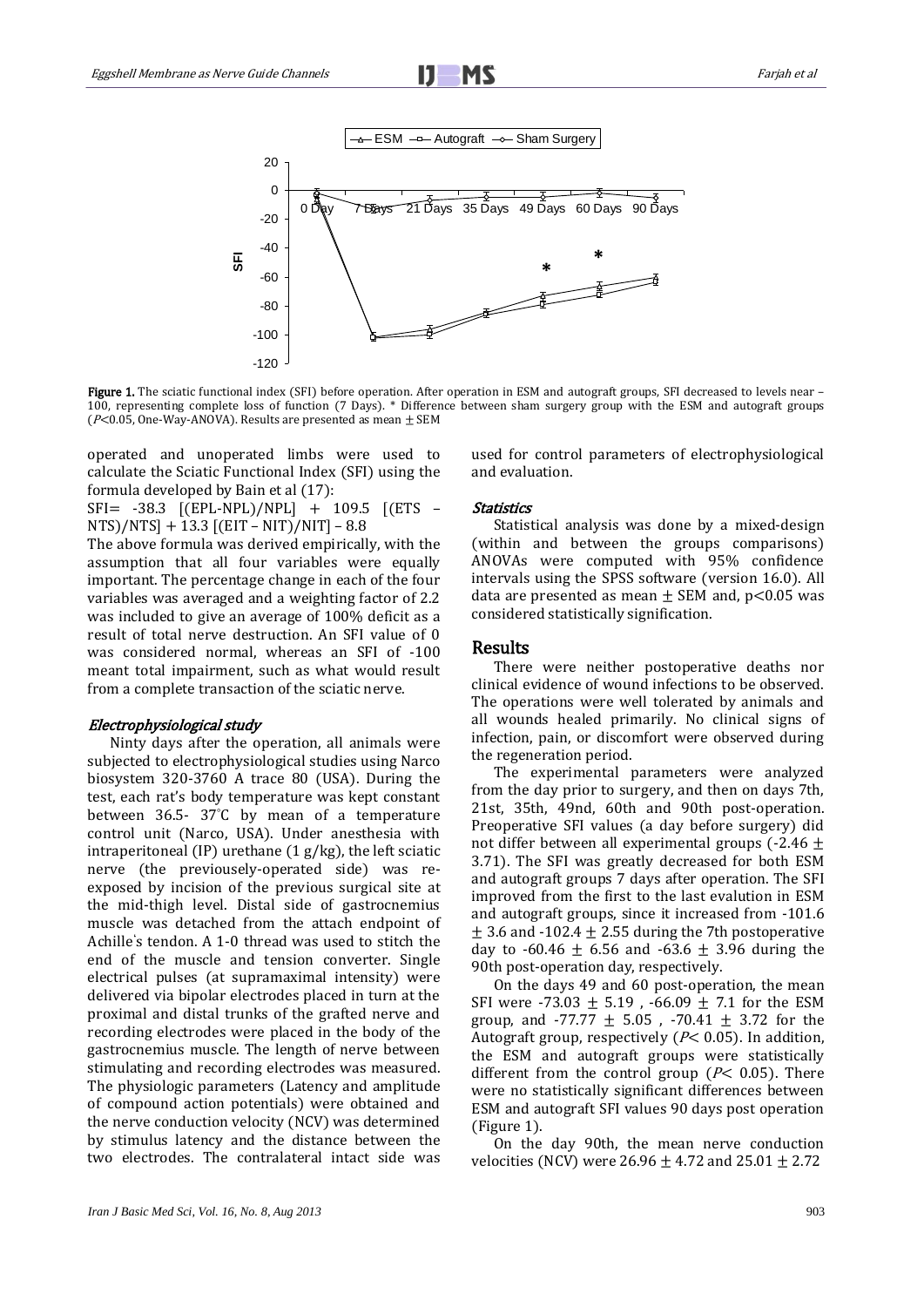| Group        | NCV(m/S)                    | AMP(mV)                    |
|--------------|-----------------------------|----------------------------|
| <b>ESM</b>   | $26.96 + 4.72$              | $4.75 + 1.01$              |
| Autograft    | $25.01 + 2.72$              | $3.49 + 1.68$              |
| Sham surgery | $46.05 + 3.78$ <sup>*</sup> | $9.15 + 1.28$ <sup>*</sup> |
| Control      | $49.08 + 2.82^*$            | $9.42 + 1.35$ <sup>*</sup> |

Table 1. Nerve conduction velosity (NCV) and maximum amplitude (AMP) comparisons in each group after operation

\* P<0.05, the difference between control / sham surgery and ESM /Autograft were significant. The difference between ESM and Autograft groups were not significant ( $P > 0.05$ , One-Way-ANOVA). Results are presented as mean  $\pm$  SEM.

NCV: nerve conduction velocity; AMP: amplitude; ESM: eggshell membrane

m/sec for the ESM and autograft groups, respectively. Although the NCV of the ESM group was faster than that of the autograft group, the difference was not statistically significant ( $P$ > 0.05). The mean amplitude (AMP) for the ESM and Autograft groups were  $4.75 \pm 1.01$  mV and  $3.49 \pm 1.68$  mV, respectively. The difference was not statistically significant  $(P>0.05)$ . The results of the electrophysiological study are presented in Table 1.

# **Discussion**

The findings of this study demonstrated that ESM significantly enhances peripheral nerve regeneration in vivo. This is a pioneering study reporting the success of a nerve conduit made from ESM in a 10 mm sciatic nerve gap in rats. The quest for improvement in nerve regeneration is still one of the most challenging issues to surgeons and scientists (18). Although a definitive engineered alternative to autografts has yet to be identified, several promising methods are approaching the performance of autografts (19).

In this study, chicken eggshell membrane (ESM) was shown to be a suitable material to be utilized in nerve regeneration. The ESM is a resorbable biomaterial for implant applications  $(20)$ , secondary surgical site is not needed to obtain ESM and there is no donor site morbidity. In addition, ESM can be obtained in large quantities, being inexpensive, sterilized with ethylene oxide and easily stored (15). Another advantage of using the ESM as a nerve guide conduit is that the degradation speed of this biological material can be controlled by manipulating the thickness of the tube (3).

The Chicken ESM contains glycoaaminoglycan (approximately 48% hyaluronic acid) (21). Hyaluronic acid has been shown to enhance peripheral nerve regeneration in vitro (22). High glycine content in all layers of the ESM suggests the presence of collagen in the avian eggshell protein matrix (23). The ESM contains collagen types I, V and X (24). The collagen tube has been shown to be very efficient as a nerve conduit (25).

Our results demonstrate that both ESM and autograft repairs result in good regeneration. In our study, an observation period of 90 days was chosen, because the late complications (i.e., muscle atrophy and joint stiffness) have been found after 10 weeks (26). The most functional recovery occurred between the days 14 and 90 post-operation (27). The walking track analysis clearly demonstrated that there is a direct relationship between individual hind limb muscle function and print measurements (28).

There are several reasons that make it difficult to compare our findings with studies of other groups concerning nerve grafting with collagen tubes: 1) Chemical composition and structure of the graft; 2) Length of the nerve gap; and 3) No published reports available for the usage of the ESM as NGCs.

Worthy of mention that, animals maintained a 50% deficit in nerve conduction velocity (NCV) in their operated leg on the 90th day post-operation. The decreased NCV is one of the consequences of the loss of large diameter fibers, a phenomenon reported in other traumatic nerve lesions (29).

Despit many favorable functional findings for the ESM group, there were no significant differences in electrophysiology outcome for the ESM and Autograft groups.

There is a hypothesis that the walking track analysis is more comprehensive and reliable than histomorphometric methods in peripheral nerve repair studies (30-32). This study supports the idea that the combination of SFI with electrophysiological assessment is more comprehensive than electrophysiological method alone (33).

Electrophysiologic evalution was performed to study the restoration of contractile properties of reinnervated muscles. Nerve conduction velocity measures the fastest conducting nerve fibers, a measure that has been shown to be dependent on axon diameters, myelination and intermodal distance (34). A nerve may have a few fibers that conduct very well albeit a large number of remaining fibers are damaged. Hence, nerve conduction velocity may not evaluate total nerve function, although it will evaluate the fastest, possibly healthiest, fibers (32).

# **Conclusion**

Our findings demonstrate that the ESM effectively enhances nerve regeneration, with a mechanism still to be explained. However, further studies are needed to evaluate the efficiency of this ESM tube in larger gaps, and in association with substances that promote nerve regeneration, such as collagen, laminin, fibronectin, and various growth factors.

# Acknowledgment

Funding for this research project was supported by a garnt (contract No.932) from Urmia University of Medical Sciences in Urmia, Iran.